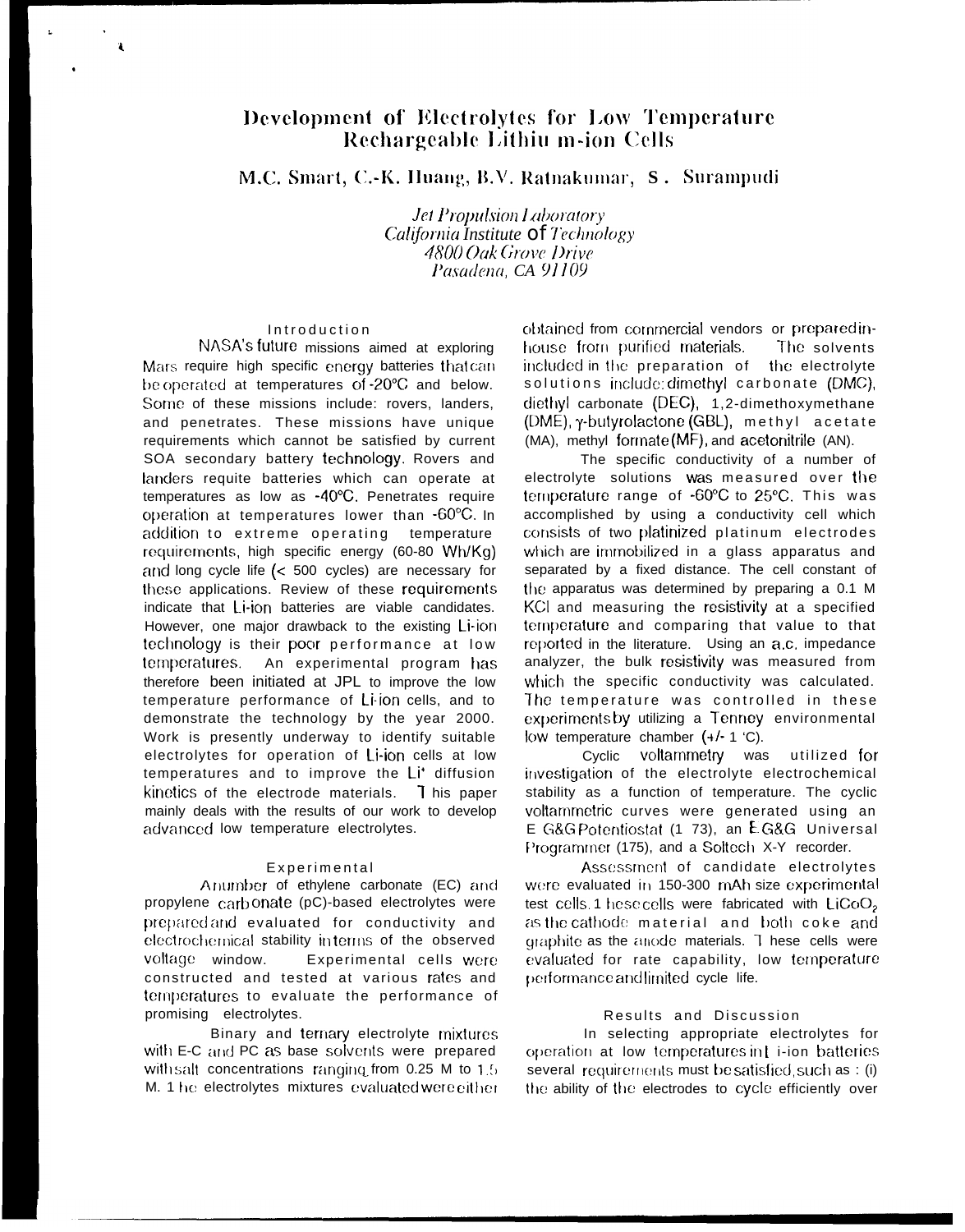a range of current densities and temperatures. (ii) good low temperature 1 it ransport characteristics allowing high rates of cell discharge down to -40<sup>o</sup>C (i.e., high conductivity at low temperatures). (iii) good electrochemical stability over a wide voltage window, and (i) good thermal and chemical stability. In designing electrolytes which possesses high conductivity at low temperatures, the solutions should possess a combination of several critical properties, such as: a high dielectric constant, low viscosity, adequate coordination behavior as well as the appropriate liquid ranges ancf salt solubilities in the medium. Additionally, in the selection of an electrolyte system is it crucial to consider its compatibility with the cell chemistry in For example, although an terms of stability. electrolyte solution may display high conductivity at low temperatures, it must also possess the requisite stability to withstand the high oxidative potentials present in an active cell (up to 4.1 V vs. Li), the powerful reducing ability of lithium, as well as undesired side reactions with the electrolyte salt (especially anions such as PF ancf AsF,').

#### Conductivity Measurements

I-he electrolyte solutions evaluated can be divided into two general categories: EC-based electrolyte systems and PC-based systems. The low temperature conductivity of PC-based mixtures is generally greater than the analogous EC-based systems, cfue to the fact that PC has a much lower melting point while still possessing a large dielectric constant. The first group of elect rolytes studied consisted of PC/DME mixtures where the electrolyte salt concentration and the DME content were varied. As shown in Fig. 1, the conductivity observed at low temperatures increases with lower electrolyte salt concentration. This trend is in agreement with the reported conductivity of PC/DME mixtures with 1 iClO<sub>4</sub>, where it was found that the maximum conductivity and the electrolyte concentration of the maximum both decrease uniformly with deer easing temperature<sup>1</sup>. 1 hese results suggest that both the dielectric constant of the solvent and the solvent viscosity contribute to cause these trends as the temperature is lowered (both viscosity and the dielectric constant increase with decreasing temperature). As illustrated in Fig. 2. when the DME content is varied the conductivity of the mixtures increases as the proportion of DME is increased T his is in accordance with observed increases in maximum conductivity of PC solutions

upon addition of  $DME<sup>2</sup>$  Upon the addition of DME, the increase in conductivity is due to the fact that the viscosity of the solvent sharply decreases and the dielectric constant of the mixture will also decrease but not as dramatically. I he fact that DME is an excellent coordinating solvent also helps to enhance Li'diffusivity.

The next series of electrolyte mixtures evaluated involves the addition of low viscosity additives to PC/D EC-based systems, such as : DME, MA, MF, and AN. As illustrated in Fig. 3. the specific conductivity of PC/DEC-based electrolyte solutions containing a low viscosity component increases over all temperatures being especially dramatic at very low temperatures.

1 he ethylene carbonate-based systems are the most commonly used electrolytes for lithium-ion battery technology due to the unique passivating films formed on the electrode surface upon the first charge-discharge cycle. These electrolyte solutions are also attractive due to the fact that high energy density graphite carbon anodes can be used instead of coke based For low temperature applications, materials. however, electrolytes containing a large proportion of ethylene carbonate do not perform well due to tile high melting point of the solvent (m.p.= 36°C) ant{ dramatic increase in viscosity at low temperatures. For this reason, electrolyte solutions containing smaller proportions of ethylene carbonate in the mixtures and/or the addition of low viscosity solvents has been explored. In addition to this, the effect of lower concentrations of electrolyte salts have been investigated, with the expectation of higher conductivity values at lower temperatures.

As shown in Fig. 4, it is evident that salt and EC electrolytes containing lower concentrations, such as  $0.5$  M LiPF<sub>6</sub> EC + DEC (15:85), display higher conductivities at lower temperatures compared to 1.0 M L  $IPF<sub>c</sub>EC + DEC$  $(30:70)$ , although the room temperature conductivity is somewhat lower. When an additional solvent is added, such as GBL, which has favorable physical properties (larger liquid range, somewhat lower viscosity, and good complexing ability) the conductivity was observed to increase over the range of terrrperatures. When solvents with much lower viscosity, such as MF and MA, are combined with EC/DEC the conductivity is dramatically increased. especially at **TOW** temperatures. It was also determined that mixtures generally DEC. containing have higher conductivites at lower temperatures compared to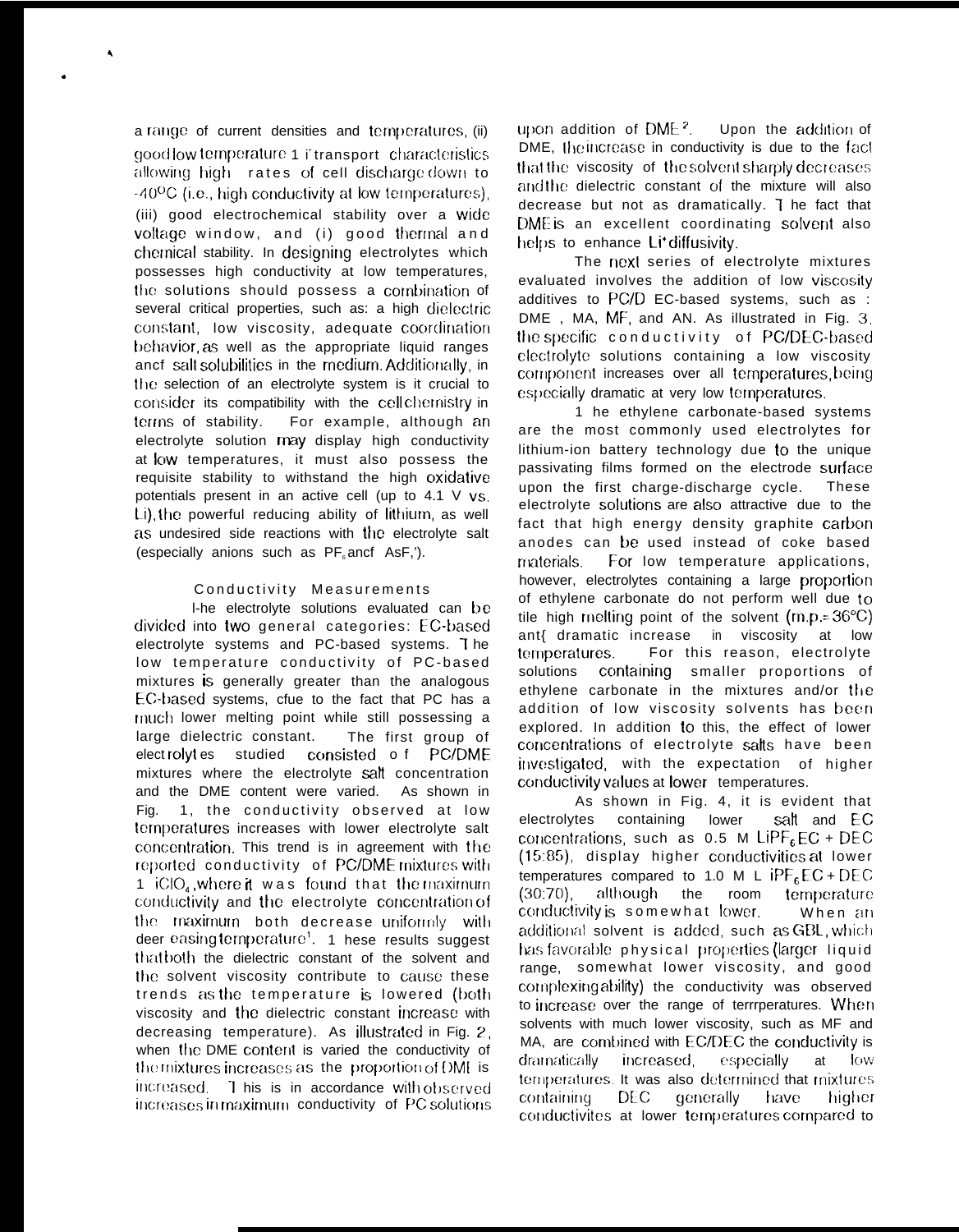systems with DMC, due to ifs lower melting point  $(.43^{\circ}C)$ .

## Electrochemical Wincfow Evaluation

The electrochemical window for a safe and reliable operation of the Li ion cell is determined by the individual electrode potentials of both the positive and negative electrodes, as well as the oxidative stability of the electrolyte. In particular, the cut-off voltage for the cell charging is determined by the ratio of the electrode capacities and has been well characterized for ambient temperature operation, from a series of half-cell and full-cell measurements. However, it is unclear how the electrode potentials change at low temperatures, i.e., the temperature coefficients of the individual electrode potentials are unknown parameters. Also, the electrochemical window for the electrolytes may widen at low temperatures, such that some of the electrolytes (solvents) that are unstable towards oxidation at the potentials corresponding to the charging of the positive electrode at ambient temperatures may be found to be viable at low temperatures.

I-he electrochemical voltage window was measured for 1.0 M LiPF<sub>6</sub> EC + DMC (30:70) al various temperatures ranging from -40° to 22°C. As shown in Fig. 5 and Fig. 6, the voltage corresponding to the onset of electrolyte oxidation becomes more positive upon going to lower temperatures. 1 his suggests that higher cut-off voltages can be used in the charge methodology of Li-ion cells for operation at low temperatures due to the greater resistance to oxidation of the electrolyte.

#### Results of Cell Assembly and Testing

A number of experimental cells were fabricated with different electrolyte solutions to investigate their performance with respect to temperature, 1 he electrolyte solutions selected for evaluation at the cell level were chosen because of their observed low temperature conductivity and their electrochemical stability with the system. In Fig.7 the discharge capacities as a function of temperature is displayed for a number of cells with different PC-based electrolytes: 1.0 M LIPF<sub>6</sub> PC<sub>1</sub> DEC (50:50), 0.5 M LIPF<sub>6</sub> PC<sub>1</sub> DEC  $(25:75)$ , and 0.5 M LiPF<sub>6</sub> PC+DEC+MF (25:25:50). From the data if is evident that the PC/DEC mixture with lower salt concentration had aless char natic capacity loss upon going to lower temperatures. The low temperature performance was greatly enhanced by the addition of MF to the solvent mixture, with nearly 50% of the room temperature capacity observed at -40°C at high discharge rates  $(C/5)$ . In Fig. 8, the cycle life performance of an experimental cell containing 0.5 M LiPF<sub>6</sub> EC-r DEC + GBL (15:35:50) is shown. At -20°C, the cell was observed to deliver approximately one third of the room temperature capacity at high rates of discharge (- CM) and was capable of completing over 100 cycles to date.



Fig. 1 The effect of salt concentration on the low temperature conductivity  $\Omega$ PC based electrolytes.



 $Fig. 2.$ Effect of DME content upon the low temperature conductivity of  $LIPF_6 + PC$  hased electrolyte systems.